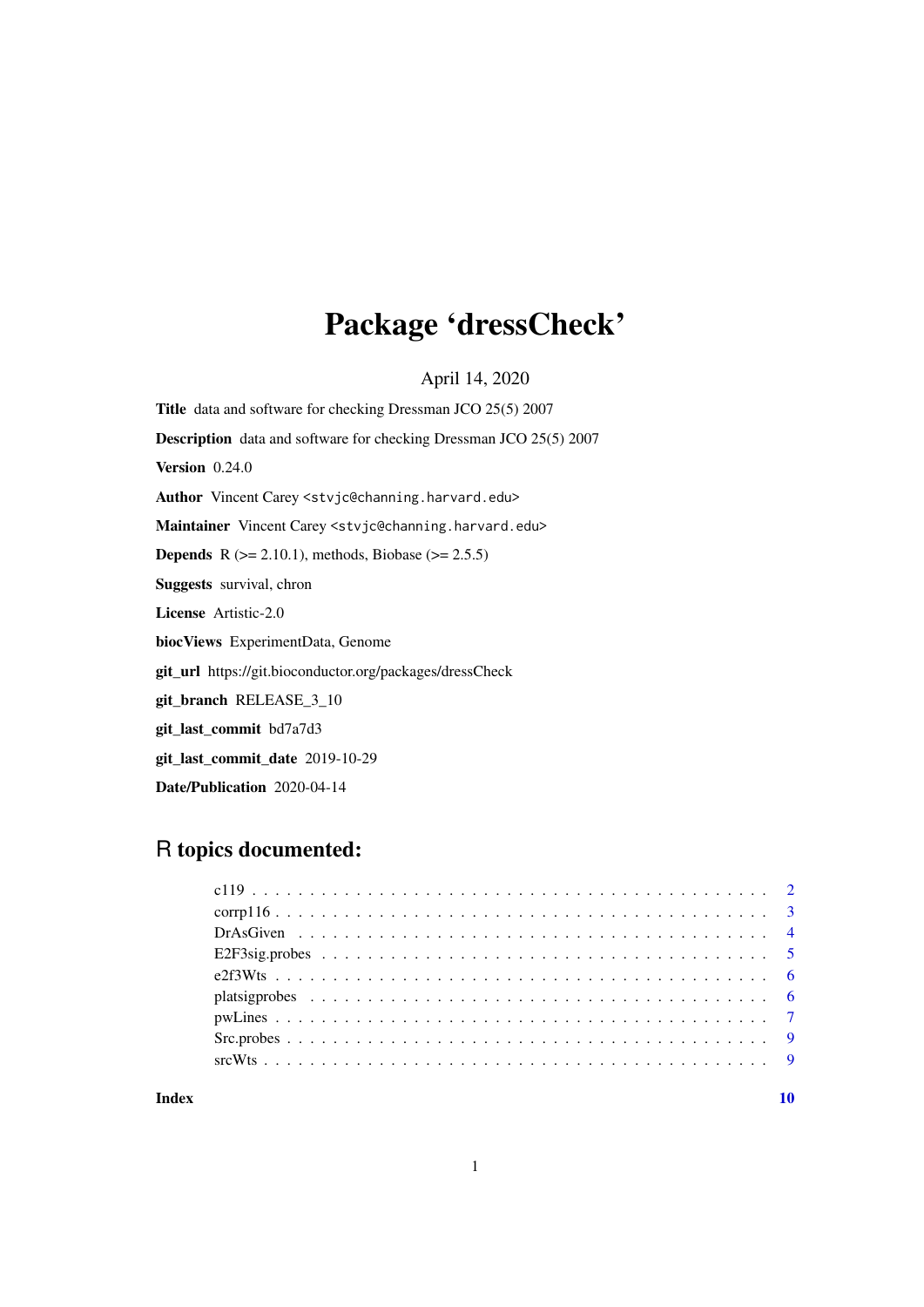#### <span id="page-1-0"></span>Description

an N=119 expression set based on CEL files from JCO.zip

#### Usage

data(c119)

#### Format

The format is:

Formal class 'ExpressionSet' [package "Biobase"] with 6 slots

..@ assayData :<environment: 0x191bb50>

..@ phenoData :Formal class 'AnnotatedDataFrame' [package "Biobase"] with 4 slots

.. .. ..@ varMetadata :'data.frame': 14 obs. of 1 variable:

.. .. .. ..\$ labelDescription: chr [1:14] NA NA NA NA ...

.. .. ..@ data :'data.frame': 119 obs. of 14 variables:

.. .. .. ..\$ fixedid : Factor w/ 119 levels ".08","1024","1447",..: 53 54 4 6 16 17 18 25 27 29 ...

.. .. .. ..\$ OVC.TumorID : Factor w/ 119 levels "0.08","1024",..: 53 54 4 6 16 17 18 25 27 29 ...

.. .. .. ..\$ Survival : int [1:119] 185 183 132 74 78 118 142 87 118 107 ...

.. .. ... \$ dead : int [1:119] 0 0 1 1 1 1 0 1 0 0 ...

.. .. .. ..\$ Assigned.Stage: int [1:119] 3 3 3 3 3 3 3 3 3 3 ...

.. .. .. ..\$ GRADE : Factor w/ 11 levels ""," 2/3","1",..: 7 5 7 5 5 7 5 7 5 7 ...

.. .. .. ..\$ Debulk : Factor w/ 5 levels "O","Optimal",..: 3 3 3 1 3 1 1 1 1 1 ...

.. .. .. ..\$ CA125.POST : Factor w/ 88 levels "","10","10.5",..: 40 80 24 63 43 27 80 75 73 2 ...

.. .. .. ..\$ CR : int [1:119] 1 1 1 1 1 1 1 1 1 1 ...

.. .. .. ..\$ X : logi [1:119] NA NA NA NA NA NA ...

.. .. .. ..\$ X.1 : logi [1:119] NA NA NA NA NA NA ...

.. .. .. ..\$ X.2 : logi [1:119] NA NA NA NA NA NA ...

.. .. .. ..\$ celName : chr [1:119] "0074\_1772\_h133a\_872.cel" "0074\_1773\_h133a\_922.cel" "0074\_1774\_h133a\_1451.cel" "0074\_1775\_h133a\_1526.cel" ...

.. .. .. ..\$ rundate : chr [1:119] "09/20/02" "09/20/02" "09/20/02" "09/20/02" ...

.. .. ..@ dimLabels : chr [1:2] "rowNames" "columnNames"

.. .. ..@ .\_\_classVersion\_\_:Formal class 'Versions' [package "Biobase"] with 1 slots

.. .. .. .. ..@ .Data:List of 1

.. .. .. .. .. ..\$ : int [1:3] 1 1 0

..@ featureData :Formal class 'AnnotatedDataFrame' [package "Biobase"] with 4 slots

.. .. ..@ varMetadata :'data.frame': 0 obs. of 1 variable:

.. .. .. ..\$ labelDescription: chr(0)

.. .. ..@ data :'data.frame': 22283 obs. of 0 variables

.. .. ..@ dimLabels : chr [1:2] "featureNames" "featureColumns"

... .. @ . classVersion :Formal class 'Versions' [package "Biobase"] with 1 slots

.. .. .. .. ..@ .Data:List of 1

 $\ldots \ldots \ldots \ldots \ldots \ldots \ldots$ \$ : int [1:3] 1 1 0

..@ experimentData :Formal class 'MIAME' [package "Biobase"] with 13 slots

.. .. ..@ name : chr ""

.. .. ..@ lab : chr ""

.. .. ..@ contact : chr ""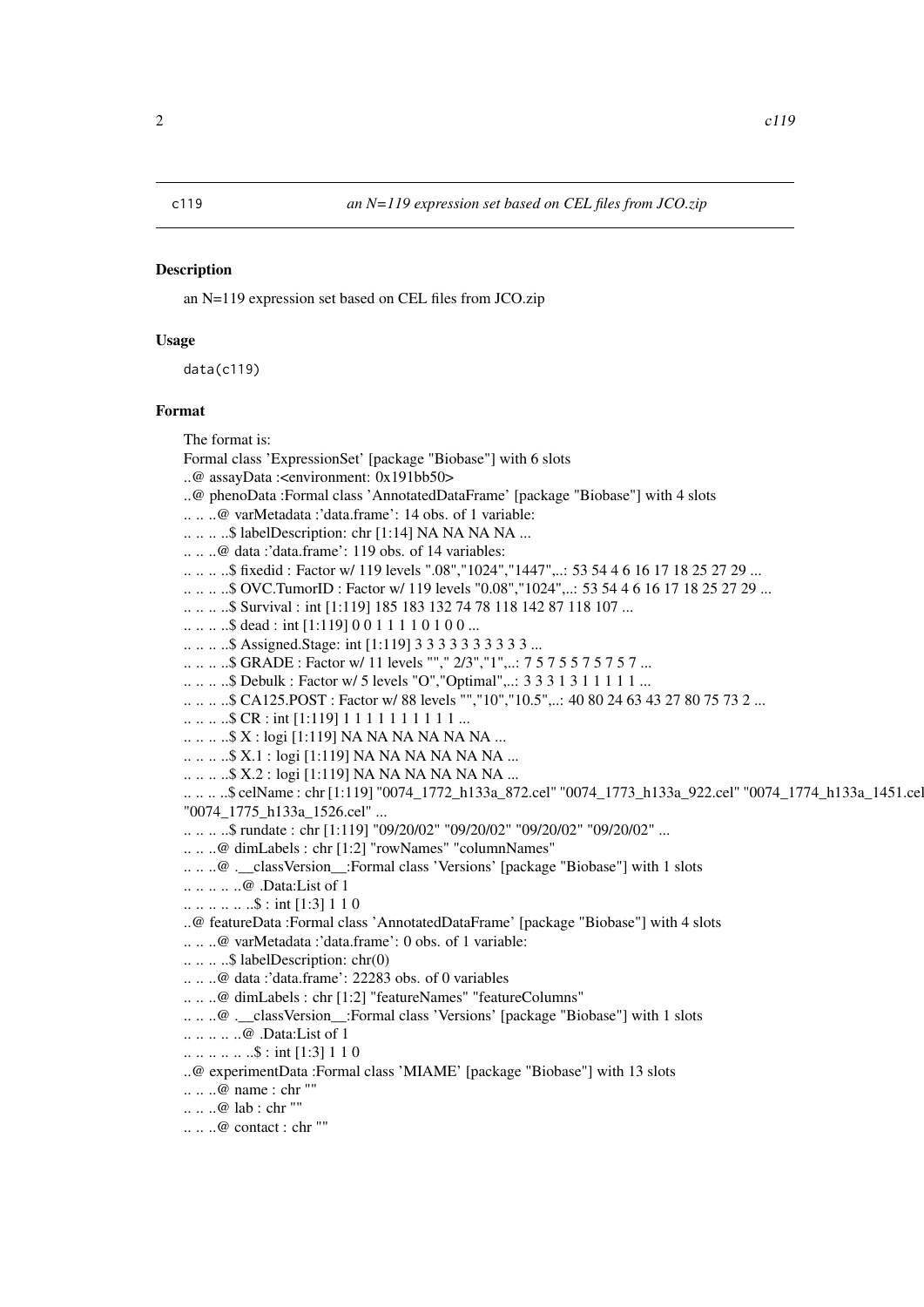#### <span id="page-2-0"></span> $corrpl16$  3

.. .. ..@ title : chr ""  $\ldots \ldots \ldots$  abstract : chr "" .. .. ..@ url : chr "" .. .. ..@ pubMedIds : chr ""  $\ldots \ldots \omega$  samples : list() .. .. ..@ hybridizations : list() .. .. ..@ normControls : list() .. .. ..@ preprocessing :List of 2 .. .. .. ..\$ filenames : chr [1:119] "/data/stvjc/ANDERSON/SOURCE/JCO-OvCa/DukeWebSite/CELS/0074\_1772\_h133 "/data/stvjc/ANDERSON/SOURCE/JCO-OvCa/DukeWebSite/CELS/0074\_1773\_h133a\_922.cel" "/data/stvjc/ANDERSON/SOURCE/JCO-OvCa/DukeWebSite/CELS/0074\_1774\_h133a\_1451.cel" "/data/stvjc/ANDERSON/SOURCE/JCO-OvCa/DukeWebSite/CELS/0074\_1775\_h133a\_1526.cel" ... .. .. .. ..\$ affyversion: chr NA .. .. ..@ other :List of 1 .. .. .. ..\$ : chr "" .. .. ..@ .\_\_classVersion\_\_:Formal class 'Versions' [package "Biobase"] with 1 slots .. .. .. .. ..@ .Data:List of 1 .. .. .. .. .. ..\$ : int [1:3] 1 0 0 ..@ annotation : chr "hgu133a" ..@ .\_\_classVersion\_\_:Formal class 'Versions' [package "Biobase"] with 1 slots .. .. ..@ .Data:List of 4  $\ldots \ldots \ldots \ldots \ldots$ \$ : int [1:3] 2 10 0  $\ldots \ldots \ldots \ldots \ldots \ldots$  : int [1:3] 2 3 11  $\ldots \ldots \ldots \quad$  : int [1:3] 1 1 0  $\ldots \ldots \ldots \ldots \ldots$  : int [1:3] 1 0 0

#### Details

CEL files were obtained from [https://discovery.genome.duke.edu/express/resources/1144](https://discovery.genome.duke.edu/express/resources/1144/PlatinumJCO.zip)/ [PlatinumJCO.zip](https://discovery.genome.duke.edu/express/resources/1144/PlatinumJCO.zip) and imported to R using justRMA in Bioconductor's affy package.

The CEL files had names > sampleNames(c119)[1:5] [1] "0074\_1772\_h133a\_872.cel" "0074\_1773\_h133a\_922.cel" [3] "0074\_1774\_h133a\_1451.cel" "0074\_1775\_h133a\_1526.cel" [5] "0074\_1776\_h133a\_1784.cel" in which the patient identifiers are embedded as the tokens between the last underscore and the .cel suffix. 'fixedid' is the extracted identifier, which is of the same form as the sample identifiers in the clinical data, OVCclinicalinfo.xls distributed at the Duke website [https://discovery.](https://discovery.genome.duke.edu/express/resources/193/OVCclinicalinfo.xls) [genome.duke.edu/express/resources/193/OVCclinicalinfo.xls](https://discovery.genome.duke.edu/express/resources/193/OVCclinicalinfo.xls)

The phenoData component of c119 was derived from OVCclinicalinfo.xls and linked to samples by associating the variable OVC TumorID in the spreadsheet with the sample identifiers extracted from the CEL filenames.

#### Examples

data(c119) ## maybe str(c119) ; plot(c119) ...

corrp116 *Dressman's RMA+SFR corrected quantifications for 116 ovarian cancer samples*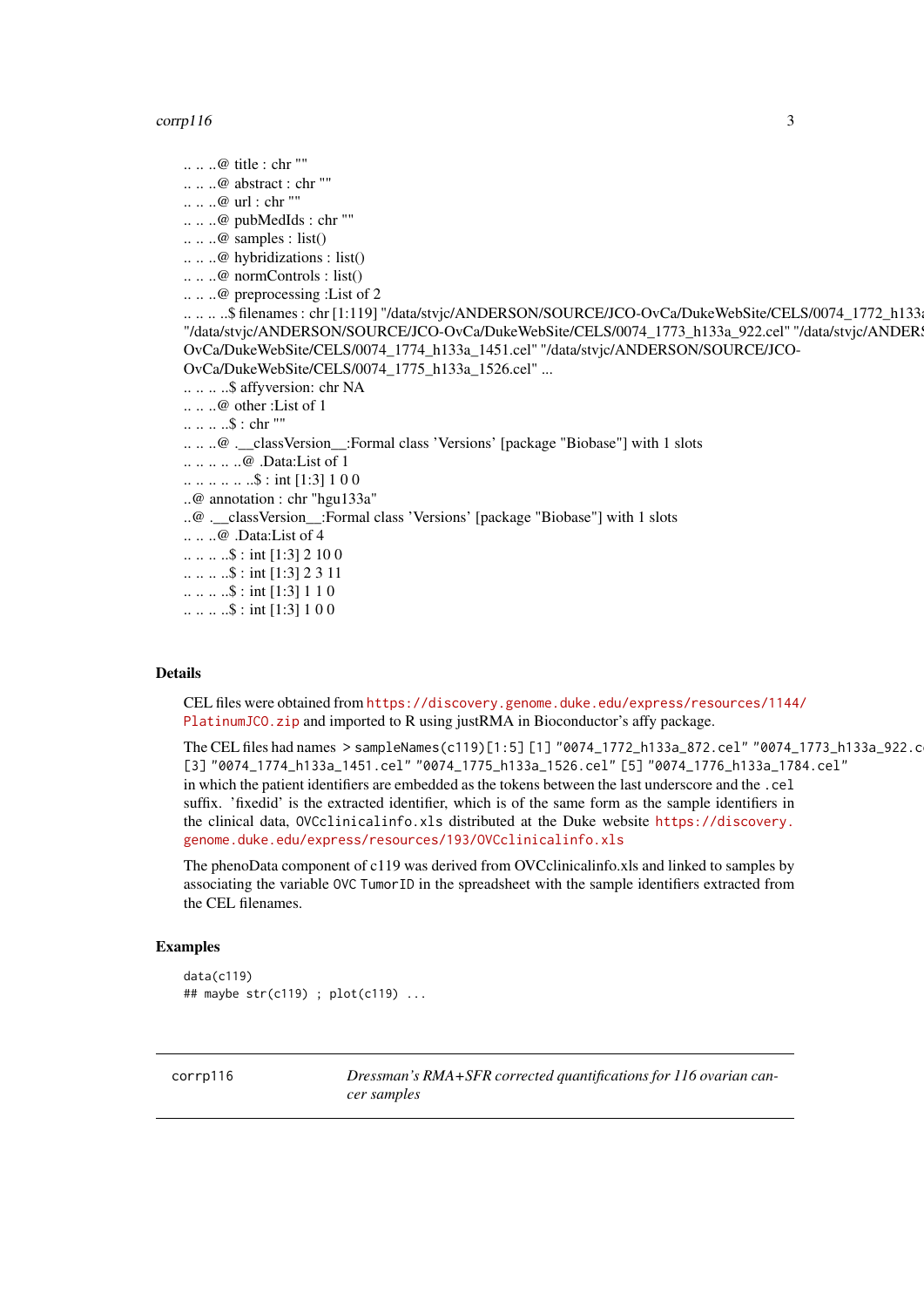#### <span id="page-3-0"></span>Description

Dressman's RMA+SFR corrected quantifications for 116 ovarian cancer samples

#### Usage

data(corrp116)

#### Format

The format is: Formal class 'ExpressionSet' [package "Biobase"] with 6 slots ..@ assayData :<environment: 0x1a30350> ..@ phenoData :Formal class 'AnnotatedDataFrame' [package "Biobase"] with 4 slots .. .. ..@ varMetadata :'data.frame': 14 obs. of 1 variable: .. .. .. ..\$ labelDescription: chr [1:14] NA NA NA NA  $\dots$   $\dots$   $\ldots$   $\omega$  data :'data.frame': 116 obs. of 14 variables:  $\dots$   $\dots$   $\ldots$   $\ldots$ fixedid : Factor w/ 119 levels ".08","1024","1447",..: 12 35 8 18 28 25 46 47 13 45 ... .. .. ... ..\$ OVC.TumorID : Factor w/ 119 levels "0.08","1024",..: 12 35 8 18 28 25 46 47 13 45 ... .. .. .. ..\$ Survival : int [1:116] 15 95 33 142 98 87 16 16 18 16 ... .. ... ...\$ dead : int [1:116] 1 0 1 0 1 1 1 1 1 1 ... .. .. .. ..\$ Assigned.Stage: int [1:116] 3 3 4 3 3 3 3 4 3 3 ... .. .. .. ..\$ GRADE : Factor w/ 11 levels ""," 2/3","1",..: 5 5 5 5 7 7 5 5 5 5 ... .. .. .. ..\$ Debulk : Factor w/ 5 levels "O","Optimal",..: 3 3 1 1 1 1 1 1 1 3 ... .. .. .. ..\$ CA125.POST : Factor w/ 88 levels "","10","10.5",..: 64 10 77 80 73 75 70 4 21 33 ... .. .. .. ..\$ CR : int [1:116] 0 1 1 1 1 1 1 1 1 0 ... .. .. .. ..\$ X : logi [1:116] NA NA NA NA NA NA ... .. .. .. ..\$ X.1 : logi [1:116] NA NA NA NA NA NA ... .. .. .. ..\$ X.2 : logi [1:116] NA NA NA NA NA NA ... .. ... ... \$ celName : chr [1:116] "0074 1830 h133a 1665.cel" "0074\_2033\_h133a\_2505.cel" "0074\_2398\_h133a\_1578.cel" "0074\_1778\_h133a\_1846.cel" ... .. .. .. ..\$ rundate : chr [1:116] "10/23/02" "01/03/03" "05/30/03" "09/20/02" ... .. .. ..@ dimLabels : chr [1:2] "sampleNames" "sampleColumns" .. .. ..@ .\_\_classVersion\_\_:Formal class 'Versions' [package "Biobase"] with 1 slots .. .. .. .. ..@ .Data:List of 1 .. .. .. .. .. ..\$ : int [1:3] 1 1 0 ..@ featureData :Formal class 'AnnotatedDataFrame' [package "Biobase"] with 4 slots .. .. ..@ varMetadata :'data.frame': 0 obs. of 1 variable: .. .. .. .\$ labelDescription: chr(0) .. .. ..@ data :'data.frame': 22115 obs. of 0 variables .. .. ..@ dimLabels : chr [1:2] "featureNames" "featureColumns" .. .. ..@ .\_\_classVersion\_\_:Formal class 'Versions' [package "Biobase"] with 1 slots .. .. .. .. ..@ .Data:List of 1 .. .. .. .. .. ..\$ : int [1:3] 1 1 0 ..@ experimentData :Formal class 'MIAME' [package "Biobase"] with 13 slots .. .. ..@ name : chr "" .. .. ..@ lab : chr "" .. .. ..@ contact : chr "" .. ...@ title : chr "" .. ....@ abstract : chr "" .. ....@ url : chr "" .. ....@ pubMedIds : chr "" .. .. ..@ samples : list() .. .. ..@ hybridizations : list() .. .. ..@ normControls : list() .. .. ..@ preprocessing : list() .. .. ..@ other : list() .. .. ..@ .\_\_classVersion\_:Formal class 'Versions' [package "Biobase"] with 1 slots .. .. .. .. ..@ .Data:List of 1 .. .. .. .. .. ..\$ : int [1:3] 1 0 0 ..@ annotation : chr(0) ..@ .\_\_classVersion\_\_:Formal class 'Versions' [package "Biobase"] with 1 slots .. .. ..@ .Data:List of 4 .. .. .. ..\$ : int [1:3] 2 9 0 .. .. .. ..\$ : int [1:3] 2 3 10 .. .. .. ..\$ : int [1:3] 1 1 0  $\ldots \ldots \ldots \ldots \ldots$ \$ : int [1:3] 1 0 0

#### Examples

data(corrp116) ## maybe str(corrp116) ; plot(corrp116) ...

DrAsGiven *Quantifications of 119 ovarian cancer samples as distributed at Duke's platinum.php*

#### Description

Quantifications of 119 ovarian cancer samples as distributed at Duke's platinum.php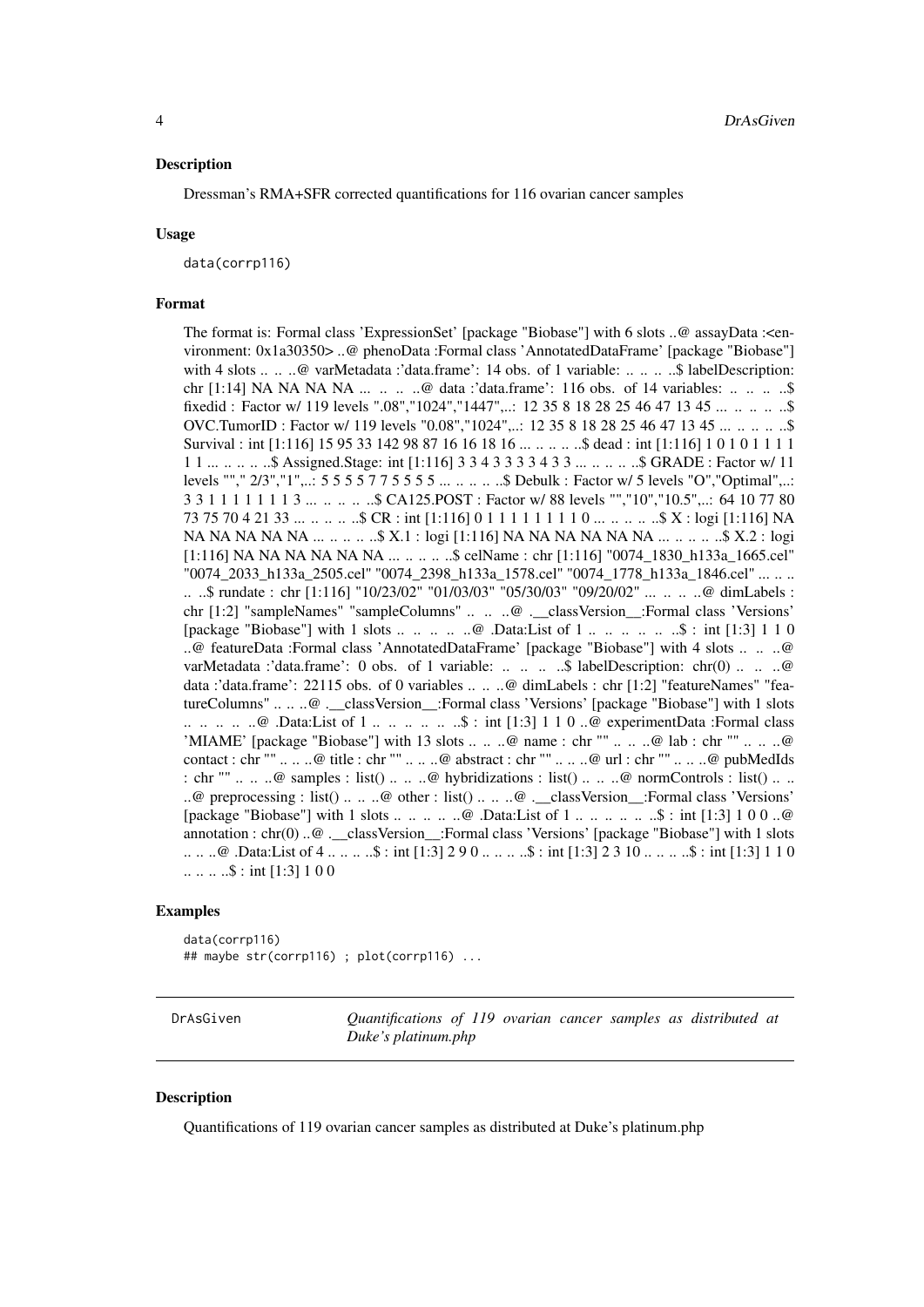#### <span id="page-4-0"></span>E2F3sig.probes 5

#### Usage

data(DrAsGiven)

#### Format

The format is: Formal class 'ExpressionSet' [package "Biobase"] with 6 slots ..@ assayData :<environment: 0x18b5f34> ..@ phenoData :Formal class 'AnnotatedDataFrame' [package "Biobase"] with 4 slots .. .. ..@ varMetadata :'data.frame': 11 obs. of 1 variable: .. .. .. ..\$ labelDescription: chr [1:11] NA NA NA NA ... .. .. ..@ data :'data.frame': 119 obs. of 11 variables: .. .. ... ...\$ OVC.TumorID : Factor w/ 119 levels "0.08","1024",..: 1 2 3 4 5 6 7 8 9 10 ... .. .. .. ..\$ Survival : int  $[1:119]$  14 13 75 132 108 74 33 33 148 13 ... ... ... ... \$ X0...alive...1...dead: int [1:119] 1 1 1 1 1 1 1 1 0 1 ... .. .. .. ..\$ Assigned.Stage : int [1:119] 4 4 3 3 3 3 3 4 3 3 ... .. .. .. ..\$ GRADE : Factor w/ 11 levels ""," 2/3","1",..: 7 7 5 7 7 5 5 5 5 7 ... .. .. .. ..\$ Debulk : Factor w/ 5 levels "O","Optimal",..: 3 3 3 3 1 1 3 1 1 3 ... .. .. .. ..\$ CA125.POST : Factor w/ 88 levels "","10","10.5",..: 74 10 76 24 50 63 82 77 73 79 ... .. .. .. \$ response.0.NR..1.CR : int [1:119] 0 1 1 1 1 1 1 1 0 ... .. .. .. .. \$ X : logi [1:119] NA NA NA NA NA NA ... .. .. ... ... \$ X.1 : logi [1:119] NA NA NA NA NA NA ... .. .. .. ..\$ X.2 : logi [1:119] NA NA NA NA NA NA  $\overline{M}$  ... .. .. .. ..@ dimLabels : chr [1:2] "sampleNames" "sampleColumns" .. .. ..@ .\_\_classVersion\_\_:Formal class 'Versions' [package "Biobase"] with 1 slots .. .. .. .. .. @ .Data:List of  $1 \ldots \ldots \ldots$  ... ...  $\hat{s}$  : int [1:3] 1 1 0 .. @ featureData :Formal class 'AnnotatedDataFrame' [package "Biobase"] with 4 slots .. .. ..@ varMetadata :'data.frame': 0 obs. of 1 variable: .. .. .. ..\$ labelDescription: chr(0) .. .. ..@ data :'data.frame': 22115 obs. of 0 variables .. .. ..@ dimLabels : chr [1:2] "featureNames" "featureColumns" .. .. ..@ .\_\_classVersion\_\_:Formal class 'Versions' [package "Biobase"] with 1 slots  $\dots \dots \dots \dots \dots$  . @ .Data:List of 1  $\dots \dots \dots \dots \dots \dots$ [1:3] 1 1 0 ..@ experimentData :Formal class 'MIAME' [package "Biobase"] with 13 slots .. .. ..@ name : chr "" .. .. ..@ lab : chr "" .. .. ..@ contact : chr "" .. .. ..@ title : chr "" .. .. ..@ abstract : chr "" .. .. ..@ url : chr "" .. .. ..@ pubMedIds : chr "" .. .. ..@ samples : list() .. .. ..@ hybridizations : list() .. .. ..@ normControls : list() .. .. ..@ preprocessing : list() .. .. ..@ other : list() .. .. ..@ .\_\_classVersion\_\_:Formal class 'Versions' [package "Biobase"] with 1 slots .. .. .. .. ..@ .Data:List of 1 .. .. .. .. .. \$ : int [1:3] 1 0 0 ..@ annotation : chr(0) ..@ .\_\_classVersion\_\_:Formal class 'Versions' [package "Biobase"] with 1 slots  $\dots \dots \omega$ . Data:List of  $4 \dots \dots \dots \dots$ \$ : int [1:3] 2 9 0  $\dots \dots$  $\ldots$ \$ : int [1:3] 2 3 10 ...  $\ldots$   $\ldots$ \$ : int [1:3] 1 1 0 ...  $\ldots$   $\ldots$ \$ : int [1:3] 1 0 0

#### Examples

data(DrAsGiven) ## maybe str(DrAsGiven) ; plot(DrAsGiven) ...

E2F3sig.probes *Affymetrix probe identifiers for the E2F3 pathway signature of Bild et al.*

#### Description

Affymetrix probe identifiers for the E2F3 pathway signature of Bild et al.

#### Usage

```
data(E2F3sig.probes)
```
#### Format

The format is: chr [1:298] "223320\_s\_at" "213485\_s\_at" "209735\_at" "239579\_at" ...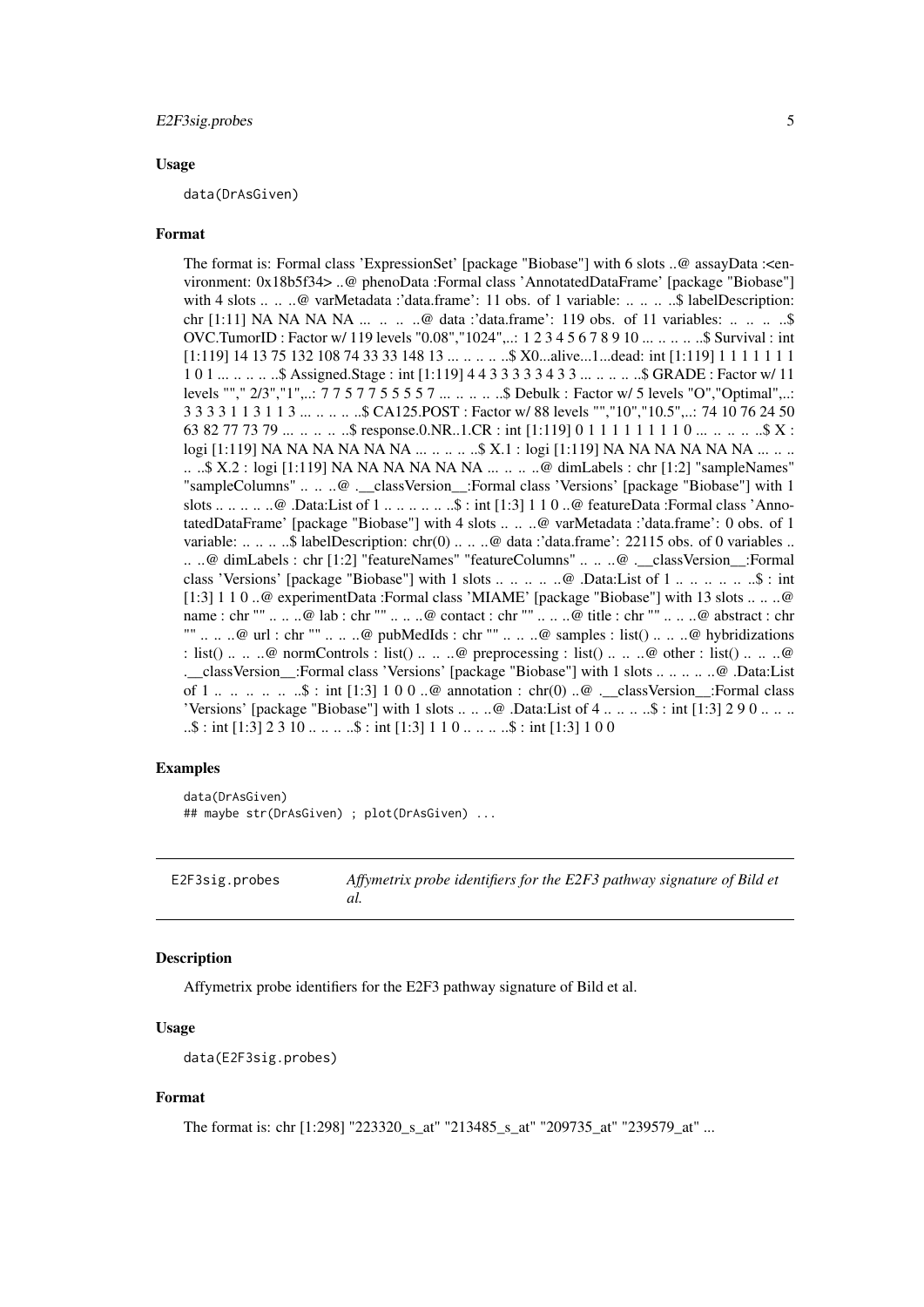#### Examples

```
data(E2F3sig.probes)
## maybe str(E2F3sig.probes) ; plot(E2F3sig.probes) ...
```

| e2f3Wts | Coefficients to weight components of E2F3 pathway to score for activ- |
|---------|-----------------------------------------------------------------------|
|         | ity, derived from SVD applied to Bild's data                          |

#### Description

Coefficients to weight components of E2F3 pathway to score for activity, derived from SVD applied to Bild's data

#### Usage

data(e2f3Wts)

#### Format

The format is: Named num [1:298] -0.0613 0.0589 -0.0626 -0.0596 -0.0541 ... - attr(\*, "names")= chr [1:298] "223320\_s\_at" "213485\_s\_at" "209735\_at" "239579\_at" ...

#### Examples

```
data(e2f3Wts)
## maybe str(e2f3Wts) ; plot(e2f3Wts) ...
```
platsigprobes *affymetrix probe identifiers for the platinum responsiveness signature*

#### Description

affymetrix probe identifiers for the platinum responsiveness signature

#### Usage

```
data(platsigprobes)
```
#### Format

The format is: Named chr [1:246] "208926\_at" "1557227\_s\_at" "201730\_s\_at" ... - attr(\*, "names")= chr [1:246] "NEU1" "TPR1" "TPR2" "TPR3" ...

#### Examples

```
data(platsigprobes)
## maybe str(platsigprobes) ; plot(platsigprobes) ...
```
<span id="page-5-0"></span>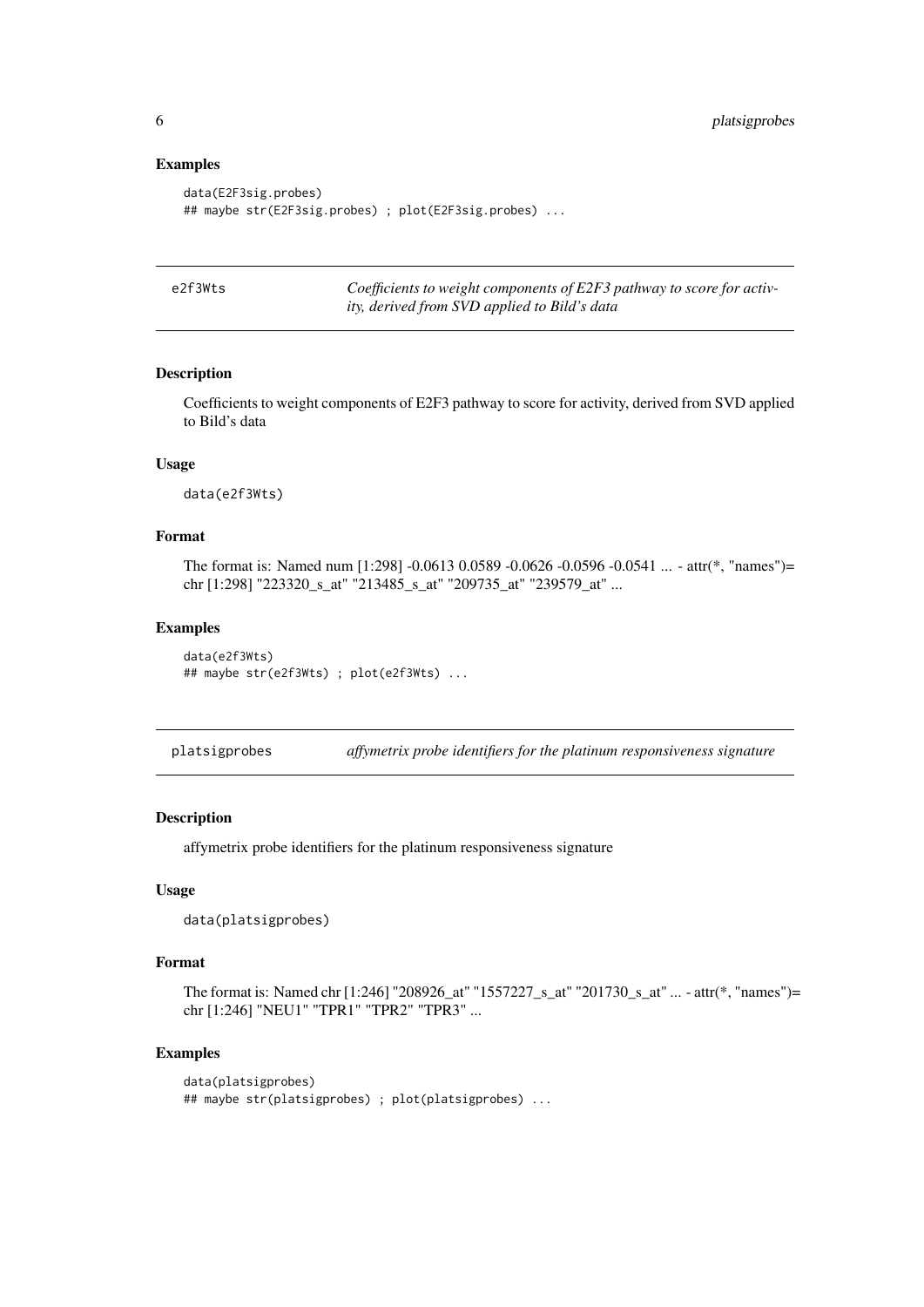<span id="page-6-0"></span>

#### Description

A representation of Bild's HMEC lines for pathway signature identification

#### Usage

data(pwLines)

#### Format

The format is: Formal class 'ExpressionSet' [package "Biobase"] with 6 slots ..@ assayData :<environment: 0x192e1dc> ..@ phenoData :Formal class 'AnnotatedDataFrame' [package "Biobase"] with 4 slots .. .. ..@ varMetadata :'data.frame': 28 obs. of 1 variable: .. .. ... .\$ labelDescription: chr [1:28] NA NA NA NA ... .. .. ..@ data :'data.frame': 55 obs. of 28 variables: .. .. .. ..\$ gsmid : chr [1:55] "GSM70597" "GSM70598" "GSM70599" "GSM70600" ... .. .. .. ..\$ gsmlabel : Factor w/ 55 levels "BCAT-8","BCAT-9",..: 19 21 22 23 24 25 26 27 28 20 ... .. .. .. ..\$ perturb : chr [1:55] "GFP" "GFP" "GFP" "GFP" ... .. .. .. ..\$ title : Factor w/ 55 levels "BCAT-8","BCAT-9",..: 19 21 22 23 24 25 26 27 28 20 ... .. .. .. .. .. attr(\*, "names")= chr [1:55] "V2" "V3" "V4" "V5" ... .. .. .. ..\$ geo\_accession : Factor w/ 55 levels "GSM70597","GSM70598",..: 1 2 3 4 5 6 7 8 9 10 ... .. .. .. .. .. attr(\*, "names")= chr [1:55] "V2" "V3" "V4" "V5" ... .. .. .. ..\$ status : Factor w/ 1 level "Public on Nov 07 2005": 1 1 1 1 1 1 1 1 1 1 ... .. .. .. .. ..- attr(\*, "names")= chr [1:55] "V2" "V3" "V4" "V5" ... .. .. .. \$ submission\_date : Factor w/ 1 level "Aug 17 2005": 1 1 1 1 1 1 1 1 1 1 1 ... .. .. .. .. - attr(\*, "names")= chr [1:55] "V2" "V3" "V4" "V5" ... .. .. .. .\$ last\_update\_date : Factor w/ 1 level "Nov 07 2005": 1 1 1 1 1 1 1 1 1 1 ... .. .. .. .. ..- attr(\*, "names")= chr [1:55] "V2" "V3" "V4" "V5" ... .. .. .. \$ type : Factor w/ 1 level "RNA": 1 1 1 1 1 1 1 1 1 1 ... .. .. .. .. ..- attr(\*, "names")= chr [1:55] "V2" "V3" "V4" "V5" ... .. .. .. ..\$ channel\_count : Factor w/ 1 level "1": 1 1 1 1 1 1 1 1 1 1 ... .. .. .. .. ..- attr(\*, "names")= chr [1:55] "V2" "V3" "V4" "V5" ... ... ... ... \$ source\_name\_ch1 : Factor w/ 1 level "mammary epithelial cells expressing oncogenes (or GFP control)": 1 1 1 1 1 1 1 1 1 1 ... .. .. .. .. ..- attr(\*, "names")= chr [1:55] "V2" "V3" "V4" "V5" ...  $\ldots$   $\ldots$  ... \$ organism\_ch1 : Factor w/ 1 level "Homo sapiens": 1 1 1 1 1 1 1 1 1 1 ...  $\ldots$  ... .. ..- attr(\*, "names")= chr [1:55] "V2" "V3" "V4" "V5" ... .. .. .. ..\$ characteristics\_ch1 : Factor  $w/1$  level "mammary epithelial cells expressing oncogenes (or GFP control)": 1 1 1 1 1 1 1 1 1 1 1 ... .. .. .. ... attr(\*, "names")= chr [1:55] "V2" "V3" "V4" "V5" ... .. .. .. ..\$ molecule\_ch1 : Factor w/ 1 level "total RNA": 1 1 1 1 1 1 1 1 1 1 ... .. .. .. .. ..- attr(\*, "names")= chr [1:55] "V2" "V3" "V4" "V5" ... .. .. .. ..\$ label\_ch1 : Factor w/ 1 level "biotin": 1 1 1 1 1 1 1 1 1 1 ... .. .. .. .. ..- attr(\*, "names")= chr [1:55] "V2" "V3" "V4" "V5" ... .. .. .. ..\$ description : Factor w/ 1 level "RNA was extracted from human mammary epithelial cells expressing oncogenes (or GFP control)":  $1 1 1 1 1 1 1 1 1 ... ... ... ... ...$  ... ... ... attr(\*, "names")= chr [1:55] "V2" "V3" "V4" "V5" ... .. .. .. ..\$ data\_processing : Factor w/ 1 level "Affymetrix Microarray Suite version 5.0": 1 1 1 1 1 1 1 1 1  $\ldots$  ... ... ... attr(\*, "names")= chr [1:55] "V2" "V3" "V4" "V5" ... ... ... ... \$ platform\_id : Factor w/ 1 level "GPL570": 1 1 1 1 1 1 1 1 1 1 ... .. .. .. .. ..- attr(\*, "names")= chr [1:55] "V2" "V3" "V4" "V5" ... .. .. .. .. \$ contact\_name : Factor w/ 1 level "Joseph,R.,Nevins": 1 1 1 1 1 1 1 1 1 1 ... .. .. .. .. attr(\*, "names")= chr [1:55] "V2" "V3" "V4" "V5" ... .. .. .. ..\$ contact\_department : Factor w/ 1 level "IGSP": 1 1 1 1 1 1 1 1 1 1 ... .. .. .. .. ..- attr(\*, "names")= chr [1:55] "V2" "V3" "V4" "V5" ... .. .. .. ..\$ contact\_institute : Factor w/ 1 level "Duke University": 1 1 1 1 1 1 1 1 1 1 ... .. .. .. .. ..- attr(\*, "names")= chr [1:55] "V2" "V3" "V4" "V5" ... .. .. .. ..\$ contact\_address : Factor w/ 1 level "2133 CIEMAS, 101 Science Dr.": 1 1 1 1 1 1 1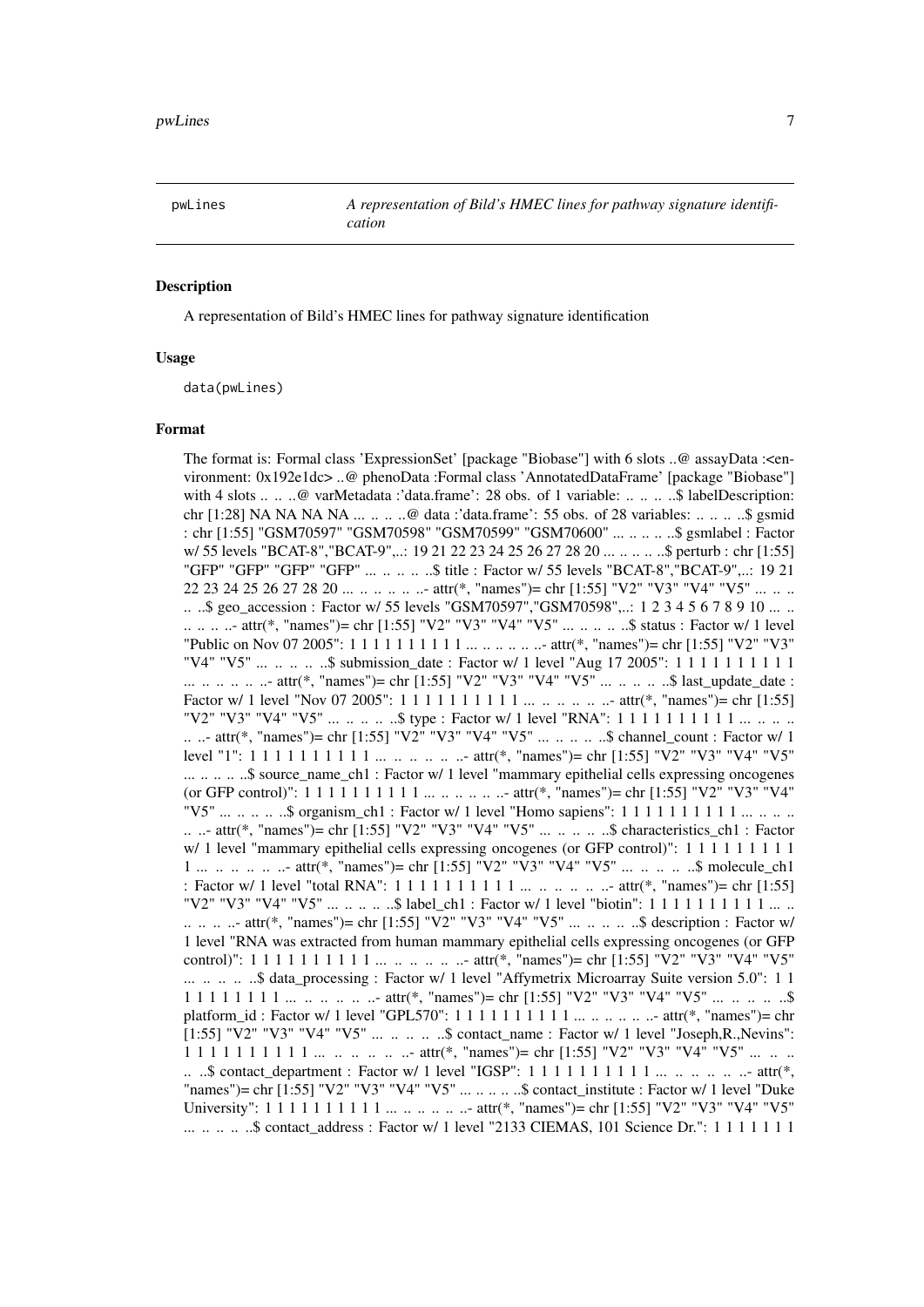1 1 1 ... .. .. ... ... attr(\*, "names")= chr [1:55] "V2" "V3" "V4" "V5" ... .. .. .. .. \$ contact\_city : Factor w/ 1 level "Durham": 1 1 1 1 1 1 1 1 1 1 ... .. .. .. .. ..- attr(\*, "names")= chr [1:55] "V2" "V3" "V4" "V5" ... .. .. .. ..\$ contact\_state : Factor w/ 1 level "NC": 1 1 1 1 1 1 1 1 1 1 1 ... .. .. .. ..- attr(\*, "names")= chr [1:55] "V2" "V3" "V4" "V5" ... .. .. ..\$ contact\_zip/postal\_code: Factor w/ 1 level "27708": 1 1 1 1 1 1 1 1 1 1 ... .. .. .. .. ..- attr(\*, "names")= chr [1:55] "V2" "V3" "V4" "V5" ... .. .. ..\$ contact\_country : Factor w/ 1 level "USA": 1 1 1 1 1 1 1 1 1 1 ... .. .. .. .. .. attr(\*, "names")= chr [1:55] "V2" "V3" "V4" "V5" ... .. .. .. ..\$ supplementary\_file : Factor w/ 1 level "NONE": 1 1 1 1 1 1 1 1 1 1 ... .. .. .. .. ..- attr(\*, "names")= chr [1:55] "V2" "V3" "V4" "V5" ... .. .. .. ..\$ data\_row\_count : Factor w/ 1 level "54675": 1 1 1 1 1 1 1 1 1 1 ... .. .. .. .. ..- attr(\*, "names")= chr [1:55] "V2" "V3" "V4" "V5" ... .. .. ..@ dimLabels : chr [1:2] "sampleNames" "sampleColumns" .. .. ..@ . classVersion :Formal class 'Versions' [package "Biobase"] with 1 slots ... .. .. ..@ .Data:List of 1 ... .. .. ... ..\$ : int [1:3] 1 1 0 ..@ featureData :Formal class 'AnnotatedDataFrame' [package "Biobase"] with 4 slots .. .. ..@ varMetadata :'data.frame': 16 obs. of 3 variables: .. .. .. ..\$ Column : chr [1:16] "ID" "GB\_ACC" "SPOT\_ID" "Species Scientific Name" ... .. .. .. \$ Description : Factor w/ 15 levels "","A gene symbol, when one is available (from UniGene).",..: 3 5 15 13 12 1 11 1 10 14 ... .. .. ... \$ labelDescription: chr [1:16] NA NA NA ... .. ... ..@ data :'data.frame': 54675 obs. of 16 variables: .. .. ... ..\$ ID : Factor w/ 54676 levels "1007\_s\_at","1053\_at",..: 1 2 3 4 5 6 7 8 9 10 ... .. .. ... ... \$ GB\_ACC : Factor w/ 51277 levels "AF276507","AK074161",..: 82 21 83 85 17 16 84 87 19 15 ... .. .. .. ..\$ SPOT\_ID : chr [1:54675] NA NA NA NA ... ... ... ... \$ Species.Scientific.Name : Factor w/ 2 levels "Homo sapiens",..: 1 1 1 1 1 1 1 1 1 1 ... .. .. .. ..\$ Annotation.Date : Factor w/ 2 levels "Mar 11, 2009",..: 1 1 1 1 1 1 1 1 1 1 ... .. .. .. \$ Sequence.Type : Factor w/ 4 levels "Consensus sequence",..: 2 2 2 2 2 2 2 2 2 2 ... .. .. .. .. \$ Sequence.Source : Factor w/ 3 levels "Affymetrix Proprietary Database",..: 1 2 1 2 1 2 1 1 2 1 ... .. ... ... \$ Target.Description : Factor w/ 51843 levels "J02843" /FEATURE=cds /DEFINITION=HUMCYPIIE Human cytochrome P450IIE1 (ethanol-inducible) gene, complete cds",..: 8 7 9 11 3 2 10 13 5 1 ... .. .. .. \$ Representative.Public.ID : Factor w/ 51339 levels "AF276507", "AK074161",..: 82 21 83 85 17 16 84 87 19 15 ... .. .. .. ..\$ Gene.Title : Factor w/ 23061 levels "ADAM metallopeptidase domain 32",..: 34 59 42 54 41 76 72 58 19 33 ... .. .. .. ..\$ Gene.Symbol : Factor w/ 20828 levels "ADAM32","AFG3L1",..: 26 59 40 50 38 75 68 54 18 25 ... .. .. .. ..\$ ENTREZ\_GENE\_ID : Factor w/ 20828 levels "10406","11078",..: 63 59 51 64 48 62 61 3 60 24 ... .. .. .. ..\$ RefSeq.Transcript.ID : Factor w/ 20082 levels "","NM\_000409",..: 17 22 19 26 2 25 24 32 23 4 ... .. .. .. ..\$ Gene.Ontology.Biological.Process: Factor w/ 8891 levels "","0000122 // negative regulation of transcription from RNA polymerase II promoter // inferred from electronic annotation /// 0006"| \_\_truncated\_\_,..: 20 11 36 8 39 18 5 23 35 49 ... .. .. ... ..\$ Gene.Ontology.Cellular.Component: Factor w/ 6677 levels "","0000151 // ubiquitin ligase complex // inferred from electronic annotation /// 0005634 // nucleus // inferred from electronic a"| \_\_truncated\_\_,..: 43 21 1 20 44 1 18 28 8 36 ... .. .. .. ..\$ Gene.Ontology.Molecular.Function: Factor w/ 8929 levels "","0000166 // nucleotide binding // inferred from electronic annotation /// 0001784 // phosphotyrosine binding // inferred from el"| \_\_truncated\_\_,..:  $9\ 5\ 10\ 23\ 47\ 7\ 22\ 38\ 41\ 37\ ...$ .. ..@ dimLabels : chr [1:2] "featureNames" "featureColumns" .. .. ..@ .\_\_classVersion\_\_:Formal class 'Versions' [package "Biobase"] with 1 slots .. .. .. .. ..@ .Data:List of 1 .. .. .. .. .. ..\$ : int [1:3] 1 1 0 ..@ experimentData :Formal class 'MIAME' [package "Biobase"] with 13 slots .. .. ..@ name : chr "" .. .. ..@ lab : chr "" .. .. ..@ contact : chr "" .. .. ..@ title : chr "" .. .. ..@ abstract : chr "" .. .. ..@ url : chr "" .. .. ..@ pubMedIds : chr "" .. .. ..@ samples : list() .. .. ..@ hybridizations : list() .. .. ..@ normControls : list() .. .. ..@ preprocessing : list() .. .. ..@ other : list() ..  $\ldots \ldots \omega$ . class Version : Formal class 'Versions' [package "Biobase"] with 1 slots  $\ldots \ldots$ .. ..@ .Data:List of  $1 \ldots \ldots \ldots \ldots \qquad$ ...\$ : int [1:3] 1 0 0 ..@ annotation : chr "hgu133plus2.db" ..@ .\_\_classVersion\_\_:Formal class 'Versions' [package "Biobase"] with 1 slots .. .. ..@ .Data:List of 4 .. .. .. ..\$ : int [1:3] 2 10 0 .. .. ...\$ : int [1:3] 2 3 11 .. .. ...\$ : int [1:3] 1 1 0 .. .. ...\$ : int [1:3] 1 0 0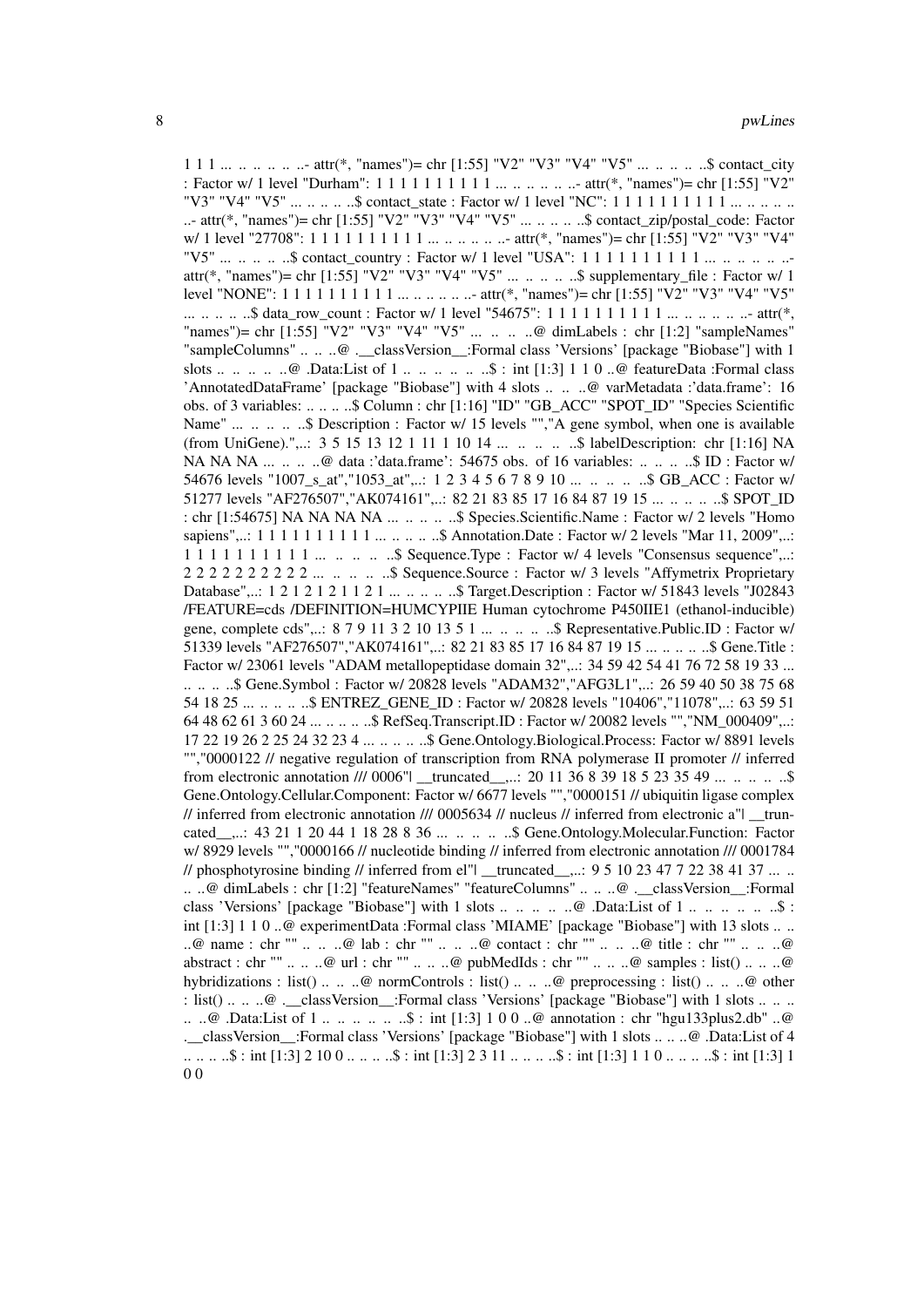#### <span id="page-8-0"></span>Src.probes 9

#### Examples

```
data(pwLines)
## maybe str(pwLines) ; plot(pwLines) ...
```
Src.probes *Affymetrix probe identifiers for the Src pathway signature of Bild et al.*

#### Description

Affymetrix probe identifiers for the Src pathway signature of Bild et al.

#### Usage

data(Src.probes)

#### Format

The format is: chr [1:73] "213485\_s\_at" "201128\_s\_at" "215867\_x\_at" "201879\_at" ...

#### Examples

```
data(Src.probes)
## maybe str(Src.probes) ; plot(Src.probes) ...
```
srcWts *Coefficients to weight components of Src pathway to score for activity, derived from SVD applied to Bild's data*

#### Description

Coefficients to weight components of Src pathway to score for activity, derived from SVD applied to Bild's data

#### Usage

data(srcWts)

#### Format

The format is: Named num [1:73] -0.1251 -0.1335 -0.1313 -0.0893 -0.1321 ... - attr(\*, "names")= chr [1:73] "213485\_s\_at" "201128\_s\_at" "215867\_x\_at" "201879\_at" ...

#### Examples

```
data(srcWts)
## maybe str(srcWts) ; plot(srcWts) ...
```